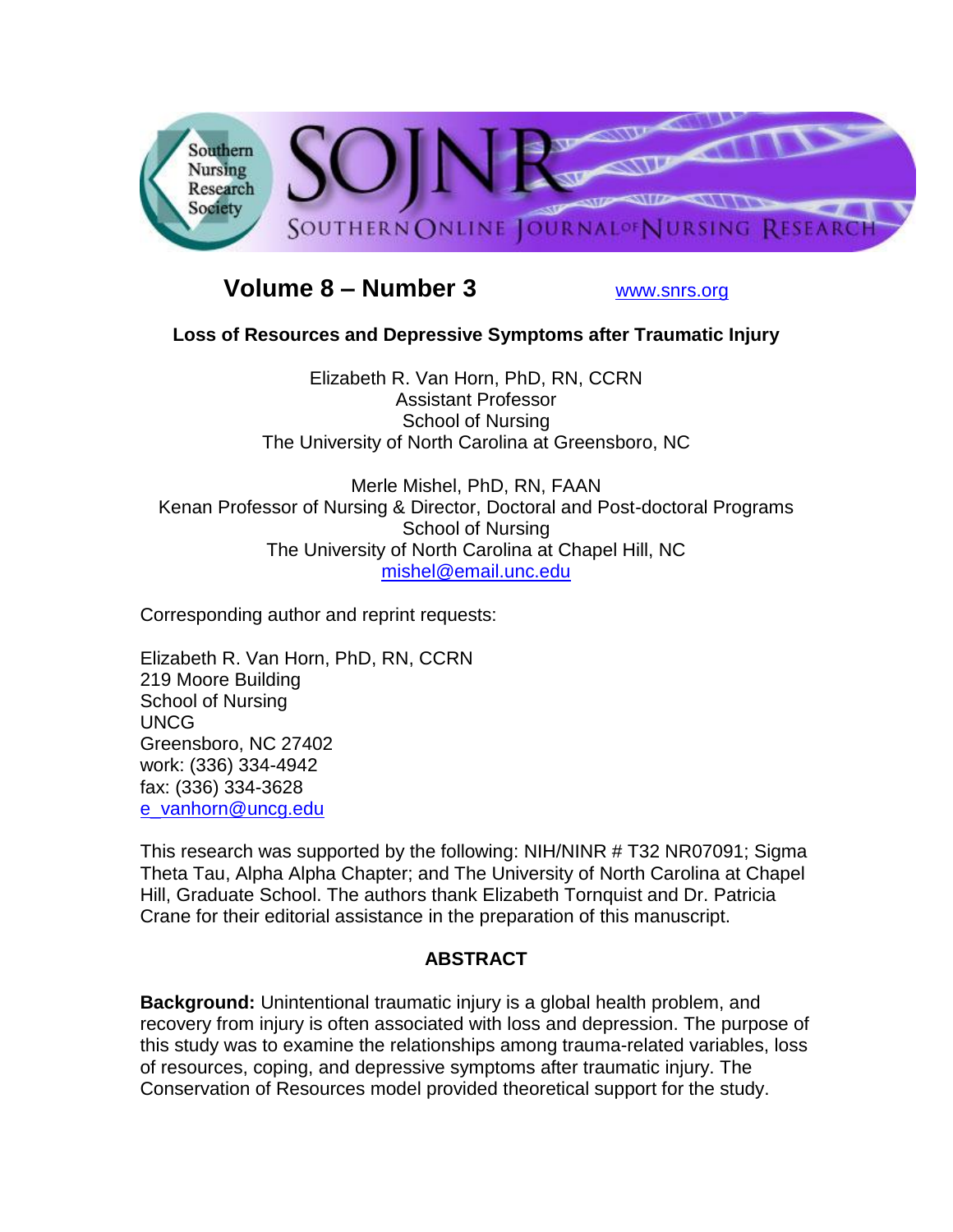**Methods:** A cross-sectional survey design was used with a convenience sample of 50 trauma patients who had sustained a recent unintentional injury requiring hospitalization. Participants completed measures of general health, loss of resources, coping, and depressive symptoms. The study model was tested through a series of multiple regression analyses.

**Results:** Participants experienced multiple and varied resource losses and high levels of depressive symptoms. Poorer physical health and shorter hospital stays were significantly related to loss of resources. Loss of resources and coping significantly predicted depressive symptoms. The two types of losses most relevant to depressive symptoms were losses related to self and goal attainment, and loss of financial resources.

**Conclusions**: Loss of resources after injury appears to contribute to depressive symptoms during the early months of recovery. Early interventions are needed to help trauma patients preserve existing resources and prevent additional losses after injury.

**Key words:** injury, loss of resources, depression

## **Loss of Resources and Depressive Symptoms after Traumatic Injury**

## *Introduction*

Unintentional traumatic injury is a global health problem affecting up to 50 million individuals annually.**[1](http://snrs.org/publications/SOJNR_articles2/n)** In the United States, traumatic injury is the fifth leading cause of death and a leading cause of disability.**[2](http://snrs.org/publications/SOJNR_articles2/n)** Traumatic injury is a nondiscriminating phenomenon that strikes individuals of all ages, ethnicities, and socioeconomic status. The consequences of injury often result in personal, social, financial, and occupational losses,**[3-5](http://snrs.org/publications/SOJNR_articles2/n)** and these losses may in turn lead to depressive symptoms, negatively affecting recovery.

Researchers have found that 30-50% of trauma patients sampled experienced symptoms of depression after injury.**[6-8](http://snrs.org/publications/SOJNR_articles2/n)** This is of particular concern since depressive symptoms are a predictor of other poor outcomes after injury, including lower functional status, later return to work, and poorer quality of life.**[9,10](http://snrs.org/publications/SOJNR_articles2/n)** Although not a direct, physical consequence of injury, depression during recovery can profoundly influence trauma recovery outcomes.

Researchers have examined the relationships of depressive symptoms after injury to age, length of hospital stay, injury type and severity, functional ability, quality of life, social support, and anxiety.**[10-12](http://snrs.org/publications/SOJNR_articles2/n)** Much of the prior research on trauma recovery has focused on the predictive ability of physiologic variables to explain depression during recovery. In qualitative studies of individuals' experiences after injury researchers have identified loss as a central theme in the recovery process.**[3,5,13](http://snrs.org/publications/SOJNR_articles2/n)** However, the relationship between loss of resources and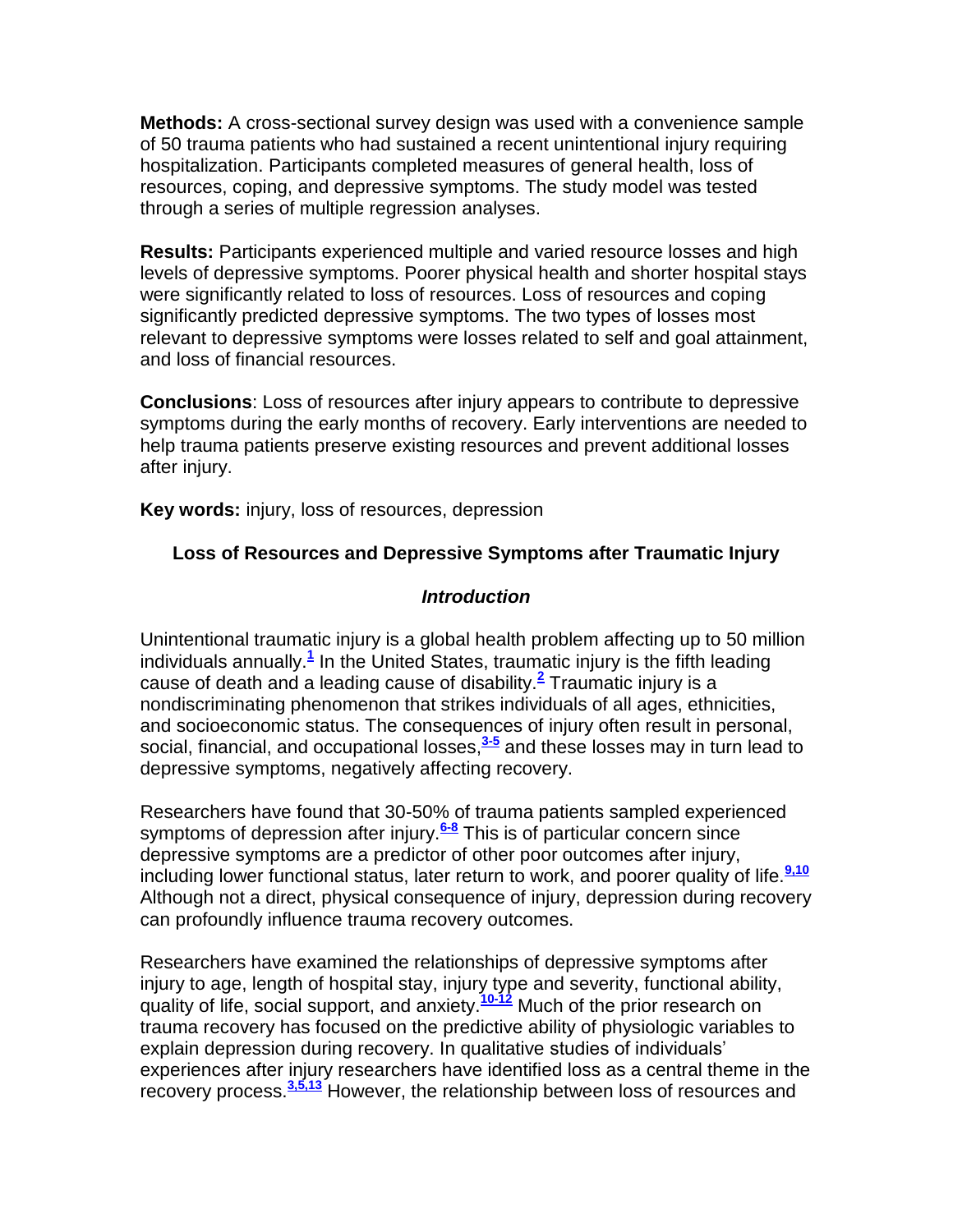depression after traumatic injury has been examined in only one study, which found a significant relationship between loss of material resources and depression.**[6](http://snrs.org/publications/SOJNR_articles2/n)** The study reported here examined relationships between traumarelated variables, loss of resources, coping, and depressive symptoms during early recovery after injury, in order to identify potential avenues for intervention to improve recovery outcomes.

The theoretical framework for the study was Hobfoll's conservation of resources (COR) model,**[14,15](http://snrs.org/publications/SOJNR_articles2/n)** which focuses on the role of loss of resources in producing stress and stress-related disorders such as depression. The COR model categorizes resources as of four types: objects – such as a car, house, or jewelry; personal characteristics – for example, a sense of pride, accomplishment, stamina, and personal health; conditions – such as employment, marriage, relationships with others; and energies – including time, money, knowledge, and insurance. Worth noting is the inherent complex value of resources, as evidenced in both their existence and their ability to aid individuals in either resisting stress, or acquiring additional resources. As an example, the resource of money not only provides for social conditions such as security and status, but also enables individuals to obtain other resources, such as a higher education, property, insurance, or independence.

According to the COR model, individuals strive to maintain, protect, and build resources in the face of actual or potential loss of resources. When efforts to preserve resources fail and they are lost, psychological stress occurs, and this may result in negative psychological states such as depressive symptoms. Moreover, loss cycles may become cumulative, compounding stress and its negative effects.**[14](http://snrs.org/publications/SOJNR_articles2/n)**

The concepts studied here were based on the COR model**[14,15](http://snrs.org/publications/SOJNR_articles2/n)** and relevant variables in the trauma recovery literature. The concepts of the study model included: injury severity, physical health, hospital length of stay, time since injury, income, loss of resources, coping, and depressive symptoms (see Figure 1). The hypotheses tested in the study model include H 1 : Physical health is influenced by lower injury severity and greater time since injury. H 2 : Loss of resources is influenced by lower physical health, greater hospital length of stay, and lower income. H 3 : Coping is influenced by greater loss of resources. H 4 : Depressive symptoms are influenced by lesser coping and greater loss of resources.

Injury severity was expected to influence both physical health and hospital length of stay since the relationships between injury severity and these two variables have been supported in the trauma literature.**[16,17](http://snrs.org/publications/SOJNR_articles2/n)** Because participants in the current study were between 1 and 4 months post injury, time since injury was also expected to influence physical health. The model concepts physical health and income were expected to negatively influence loss of resources, since the COR model proposes that individuals with higher levels of resources are less vulnerable to resource loss.**[18](http://snrs.org/publications/SOJNR_articles2/n)** Further, higher income level prior to injury has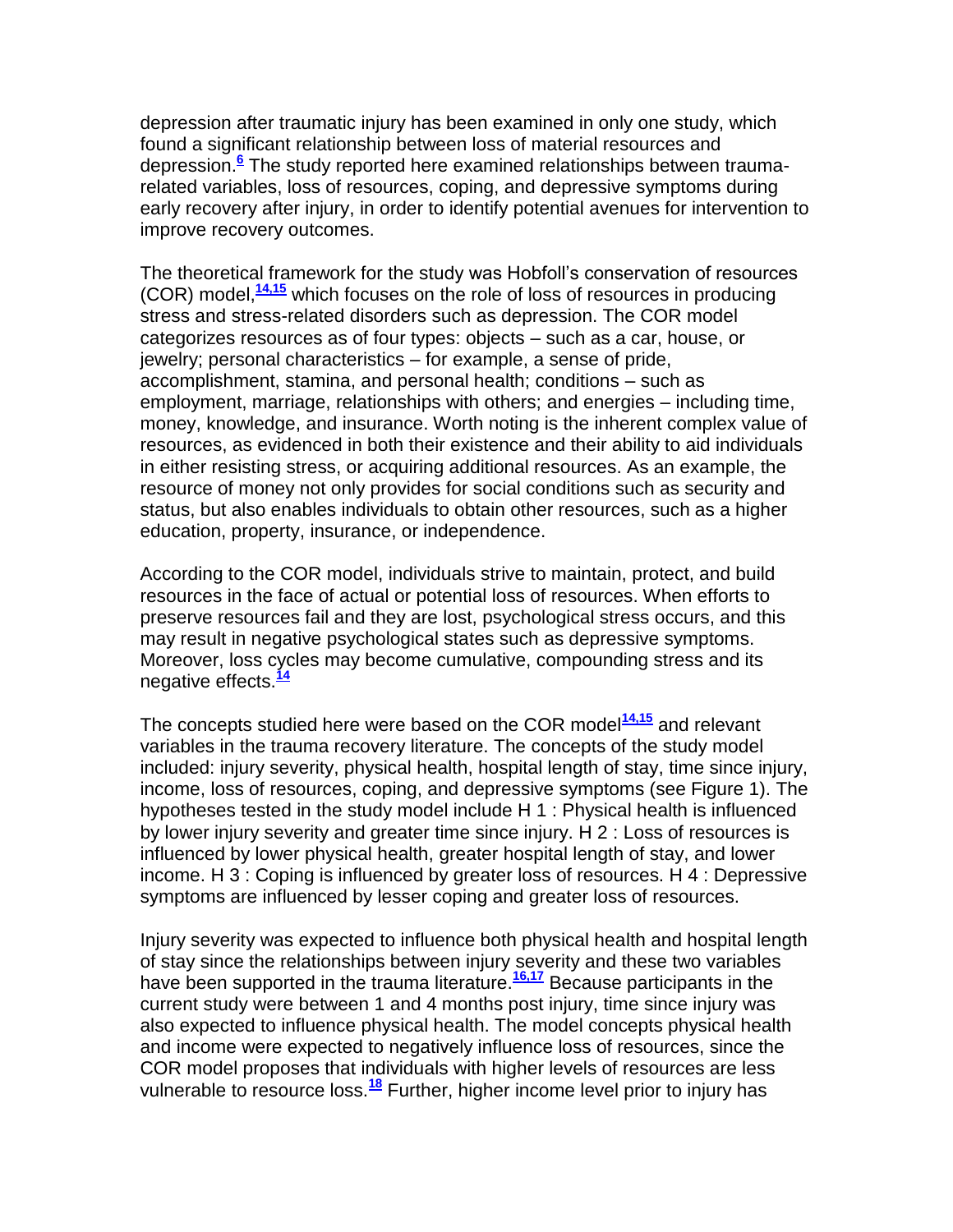been associated with faster return to work, suggesting less loss of resources due to unemployment.**[19,20](http://snrs.org/publications/SOJNR_articles2/n)** It may be that those with higher incomes have less physically demanding jobs, enabling a quicker return to work. Prolonged hospital stay was also expected to influence loss of resources through increased demands on existing resources, including mounting hospital bills, taxing of family and social support, and inability to work and provide self-care immediately after hospitalization.**[4,10](http://snrs.org/publications/SOJNR_articles2/n)**

Loss of resources was in turn expected to influence both coping and depressive symptoms. The COR model proposes that actual and potential losses of resources produce stress, to which individuals respond through efforts to minimize resource loss and maximize resource gain.**[14](http://snrs.org/publications/SOJNR_articles2/n)** The act of resource management was conceptualized as coping in the study model. Hobfoll and colleagues**[21](http://snrs.org/publications/SOJNR_articles2/n)** have suggested that loss of resources also reduces individuals' abilities to engage in active coping. Thus, coping was expected to partially mediate the relationship between loss and depressive symptoms. Finally, the study proposed that loss of resources would directly influence the occurrence of depressive symptoms**[14,15](http://snrs.org/publications/SOJNR_articles2/n)** since loss of a variety of types of resources has been found to be strongly associated with depressive symptoms in trauma recovery.**[5,10,12](http://snrs.org/publications/SOJNR_articles2/n)**

#### *Methods*

The study used a cross-sectional design; participants completed a single interview with the first author, during which all study instruments were administered.

### *Setting and Sample*

Following Institutional Review Board approval, which included obtaining HIPAA waivers and informed consent, a convenience sample of 50 participants was recruited from the trauma orthopaedic clinics of two major trauma centers in the southeastern United States. Participants were adults aged 25-55 years who had sustained a blunt force, unintentional trauma resulting in injury and requiring hospitalization of at least 24 hours. Inclusion criteria included ability to speak English, full or part-time employment at the time of injury, time since injury  $>$  30 days and < 4 months, and cognitive ability to consent and participate in an interview. The age range was selected to increase the homogeneity of the sample and capture the working population. The employment criterion was used to obtain participants who depended to some degree on their ability to generate income, and who were likely to experience resource losses as a result of their injury and interruption of work status. Time since injury of 1 to 4 months was selected to capture participants who were currently experiencing loss of resources due to the injury. Potential participants' medical records were screened for diagnoses indicating cognitive limitations, and upon initial interview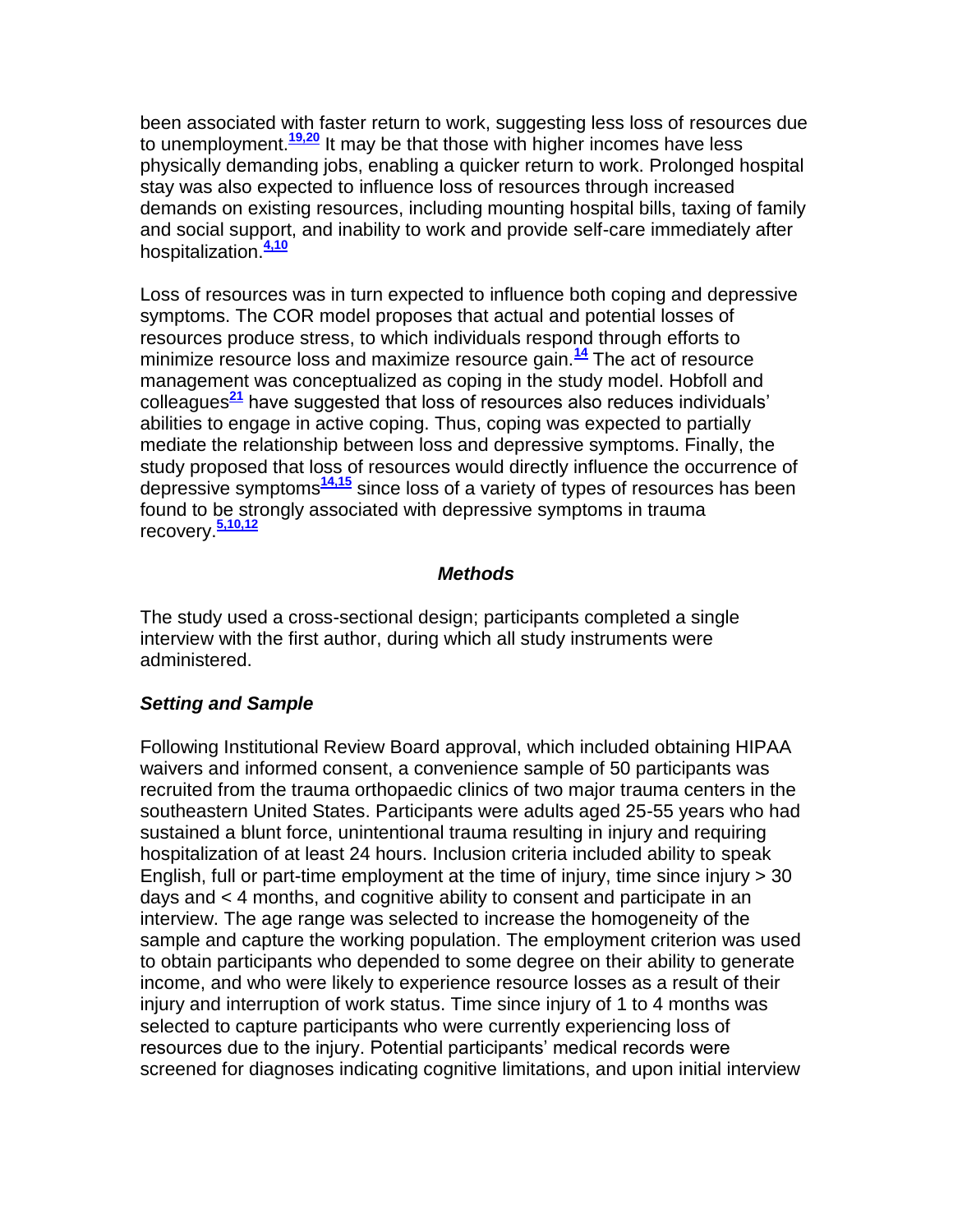participants were asked general orientation questions to further assess cognitive abilities.

Exclusion criteria included hospitalization due to injury within the last 10 years; injury to the central nervous system with neurological deficit; cognitive inability to participate in an interview; intentional injury, including gun shot wound, stabbing, assault, or self-inflicted injury; or self-reported treatment for depressive symptoms during the 12 months prior to injury. The study focused on unintentional injury because it occurs more frequently than intentional injury in all age groups, encompasses a greater percentage of injury-related disability, and is more often associated with occupational environments.**[2](http://snrs.org/publications/SOJNR_articles2/n)** In addition to participant interviews, data were obtained through chart reviews and the trauma registry database maintained at each institution. Each participant received \$20 for involvement in the study.

### *Instruments*

The Injury Severity Score (ISS)**[22](http://snrs.org/publications/SOJNR_articles2/n)** was used to measure injury severity. Injuries to six body areas are scored on a 5-point scale ranging from 1 (*minor*) to 5 (*critical*), and the ISS is calculated by squaring and summing the three highest subcategory scores. Values may range from 0 to 75 -- 1-9 minor; 10-15 moderate; 16-24 severe, and >24 very severe.**[23](http://snrs.org/publications/SOJNR_articles2/n)** Validity of the ISS has been supported.**[24](http://snrs.org/publications/SOJNR_articles2/n)** The ISS is reported in the medical record and was obtained from the trauma registry database at each institution.

Time since injury was calculated in weeks from the date of injury to the date of interview. Hospital length of stay was measured in days from the date of admission, counted as Day 1, to discharge. Annual household income was measured on a 6-point ordinal scale ranging from < \$20,000 to > \$100,000.

Physical health was defined as the aspects of well-being related to the physical body and was measured using the physical health factor of the Medical Outcomes Study Short-Form 36 version 2.0 (SF-36).**[25](http://snrs.org/publications/SOJNR_articles2/n)** The physical health factor is the summed score of four subscales: physical function, role physical, bodily pain, and general health. Internal consistency reliabilities of the SF-36 have exceeded 0.70 in more than 25 studies.**[26](http://snrs.org/publications/SOJNR_articles2/n)** Cronbach's alpha for the physical health factor was 0.79 in the present study.

Loss of resources was defined as the actual or potential loss of object, personal characteristic, condition, or energy resources as perceived by the person. Loss of resources was measured using the Conservation of Resources-Evaluation loss scale (COR-E)**[14](http://snrs.org/publications/SOJNR_articles2/n)** on which participants rate on a 5-point scale the extent to which they have lost each of the 74 resources listed. Test-retest reliabilities of the COR-E with two samples rating losses for the past year ranged from 0.55 to 0.64.**[27](http://snrs.org/publications/SOJNR_articles2/n)** Scores were comparable to those on commonly used recent life event scales. Factor analyses from these samples supported the existence of multiple distinct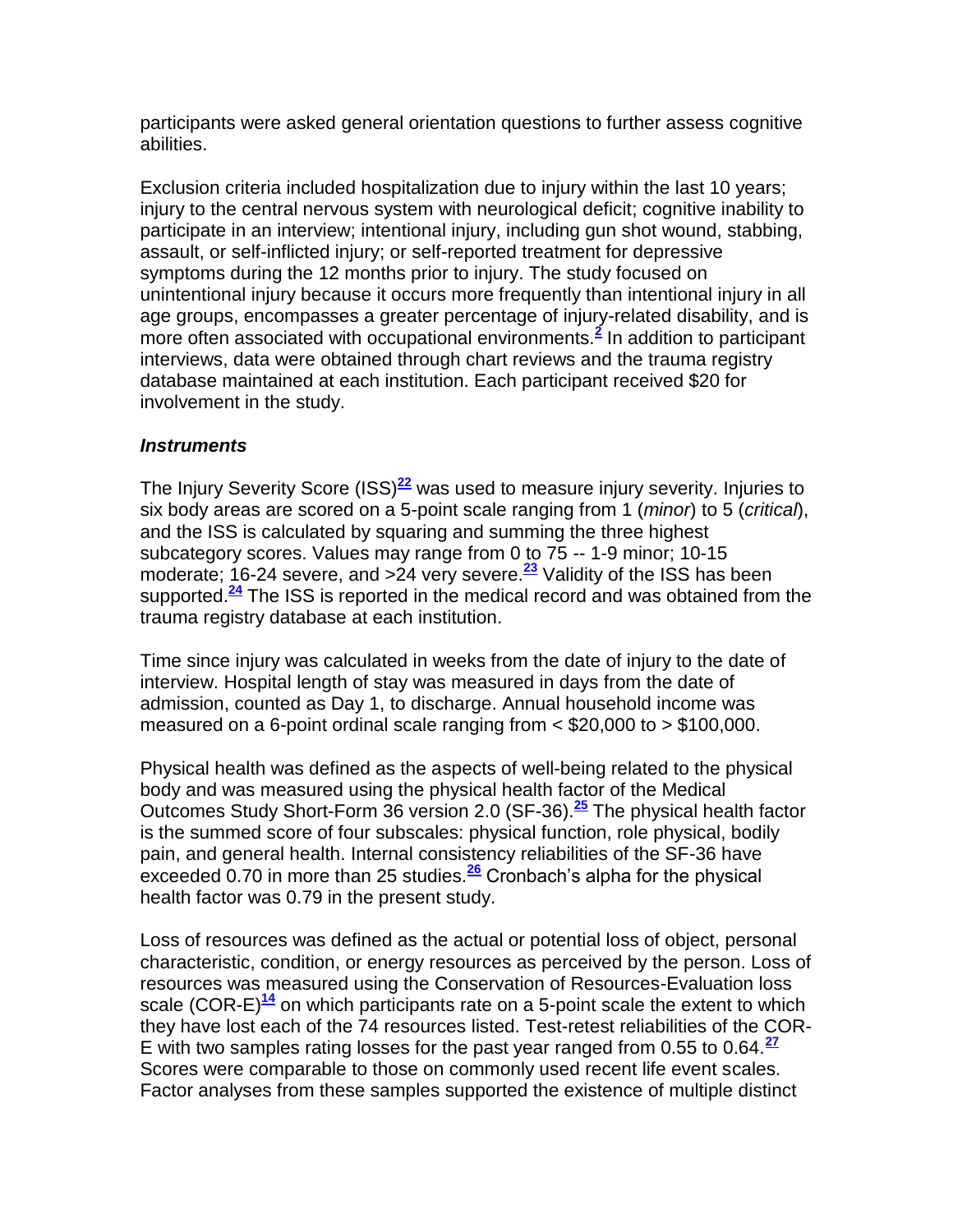factors in the COR-E, including personal/attainment, financial, time, work support, intimacy, and marriage/children. A subscale of the COR-E tested with trauma patients had a reported Cronbach's alpha of 0.88.<sup>[6](http://snrs.org/publications/SOJNR_articles2/n)</sup> Cronbach's alpha in the present study was 0.94.

Coping was defined as cognitive, emotional, or behavioral strategies that individuals engage in to diminish feelings of stress, pain, or loss. Coping was measured with six subscales (24 items) of the COPE Inventory.**[28](http://snrs.org/publications/SOJNR_articles2/n)** These items had been previously tested with individuals with lower extremity amputations and had been merged into a single coping factor.**[29](http://snrs.org/publications/SOJNR_articles2/n)** The six subscales are active coping, planning, seeking instrumental social support, seeking emotional social support, positive reinterpretation, and acceptance. The validity of the original COPE Inventory was supported through principal components factor analysis.**[28](http://snrs.org/publications/SOJNR_articles2/n)** In the present study, the alpha coefficient was 0.87.

Depression was defined as a generalized feeling of sadness or despair, and was measured using the Center for Epidemiologic Studies - Depression scale (CES-D),**[30](http://snrs.org/publications/SOJNR_articles2/n)** on which individuals rate on a 4-point scale the frequency with which they experienced each of 20 symptoms in the preceding week. The CES-D has established reliability and validity.**[31](http://snrs.org/publications/SOJNR_articles2/n)** Cronbach's alpha in the present study was 0.92.

Demographic data collected via self-report included age, race, gender, marital status, education, employment status and type of work at time of injury, current employment status, and health insurance prior to injury. Other data collected included injury date, type, location, mechanism, and setting. Demographic data were examined for potential covariate influence in the analyses.

## *Data Analyses*

A series of regression models were analyzed to test the study hypotheses. A power analysis was completed prior to data collection. Using Power and Precision**[32](http://snrs.org/publications/SOJNR_articles2/n)** to determine sample size estimations for the largest regression model (containing three variables), with a power of .80, alpha of .05, and an effect size of .20, the estimated sample size necessary to adequately test each hypothesis was 48. An effect size of .20 was used based on theoretical support from the COR model**[14](http://snrs.org/publications/SOJNR_articles2/n)** and data from empirical studies examining the relationship between loss of resources and negative psychosocial outcomes.**[33-35](http://snrs.org/publications/SOJNR_articles2/n)**

All study data were examined and tested for meeting the assumptions for multiple regression. Data transformation was performed for hospital length of stay. All other variables had normal distributions. Variables were also examined for collinearity and had acceptable parameters.**[36](http://snrs.org/publications/SOJNR_articles2/n)**

In Model 1(H 1), physical health was regressed on injury severity and time since injury. In Model 2(H 2), loss of resources was regressed on income, physical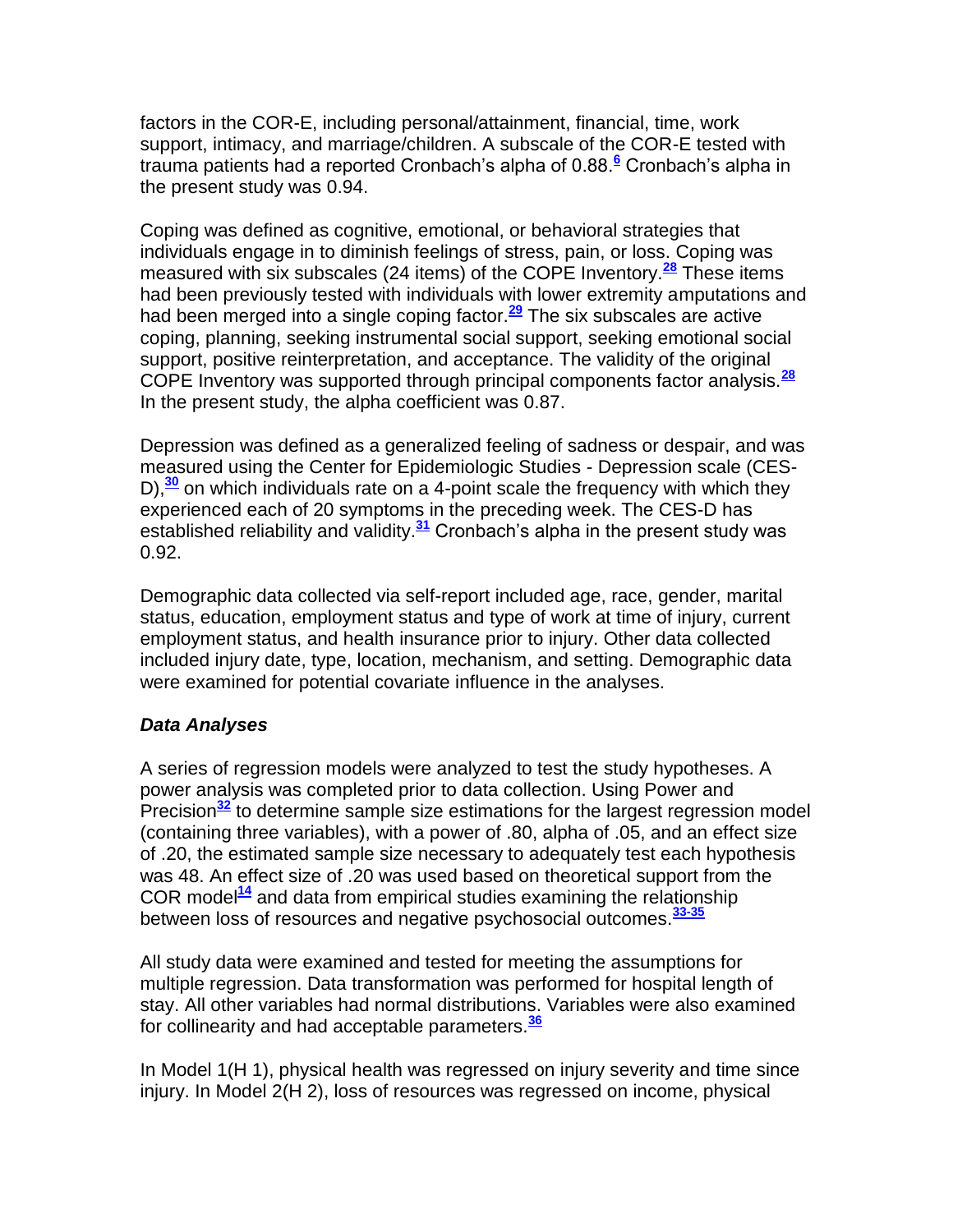health, and hospital length of stay (LOS). In Model 3(H 3), coping was regressed on loss of resources. Finally, in Model 4(H 4), the variable depressive symptoms was regressed on loss of resources and coping.

All variables were entered into each equation simultaneously. Standardized regression betas were used for each coefficient to facilitate comparisons. Each coefficient was tested with *t*-tests of significance, and relationships with nonsignificant coefficients (*p* > .05) were trimmed from the study model after clinical and theoretical significance was examined. Statistical corrections for multiple comparisons were not made at the time of initial analyses because each relationship in the model was theoretically and empirically supported. However, conservative post-hoc Bonferroni corrections completed by dividing the p value (.05) by the number of tests (5) indicate that 3 of the 5 significant relationships in the model meet the corrected p value significance of .01.**[36](http://snrs.org/publications/SOJNR_articles2/n)**

## *Results*

A total of 87 trauma patients were approached for entry into the study; 12 (14%) did not meet the study criteria, 11 (13%) declined to participate, and 14 (16%) were unable to complete an interview before the study terminated. The final sample of 50 participants had a mean age of 39 (SD 8.4) and were predominantly male (70%). Nearly all were Caucasian (56%) or African American (36%). The largest proportion were married (44%). Most had a high school education (28%), or had completed some college or a graduate degree (58%). Types of employment included skilled labor (42%), professional (32%), unskilled labor (10%), self-employed (8%), and retail (8%). All but one participant were employed full-time at the time of injury; 82% had not returned to work, 12% were back to work part-time, and 6% were back to work full-time. The majority had health insurance at the time of injury (66%), though a third lacked health insurance despite being employed. The majority of participants (60%) had annual household incomes from \$20,000 to \$60,000; 30% had incomes above \$60,000, and 10% had incomes less than \$20,000. Most participants had sustained multiple injuries (66%), or leg or knee injuries (24%); the most common mechanism of injury was motor vehicle crash (64%), followed by fall (18%).

Descriptive statistics for the study variables are presented in Table 1. Injury severity scores (ISS) ranged from minor (40%), to moderate (24%), severe (20%), and very severe (16%). More than a third of participants had sustained severe or very severe injury, and they generally had low scores on the SF-36 physical health factor, indicating substantial limitations in the areas of physical function and related roles, and limitations due to bodily pain.

The mean CES-D score for the sample was 18.7 (SD 13.0). Using CES-D classifications, 48% had no depression (CES-D 0-14), 10% had probable mild to moderate depression (CES-D 15-21), and 44% had probable major depression  $(CES-D > 22)$ .<sup>[37](http://snrs.org/publications/SOJNR_articles2/n)</sup> Based on the accepted cutoff score of  $> 16$ , more than half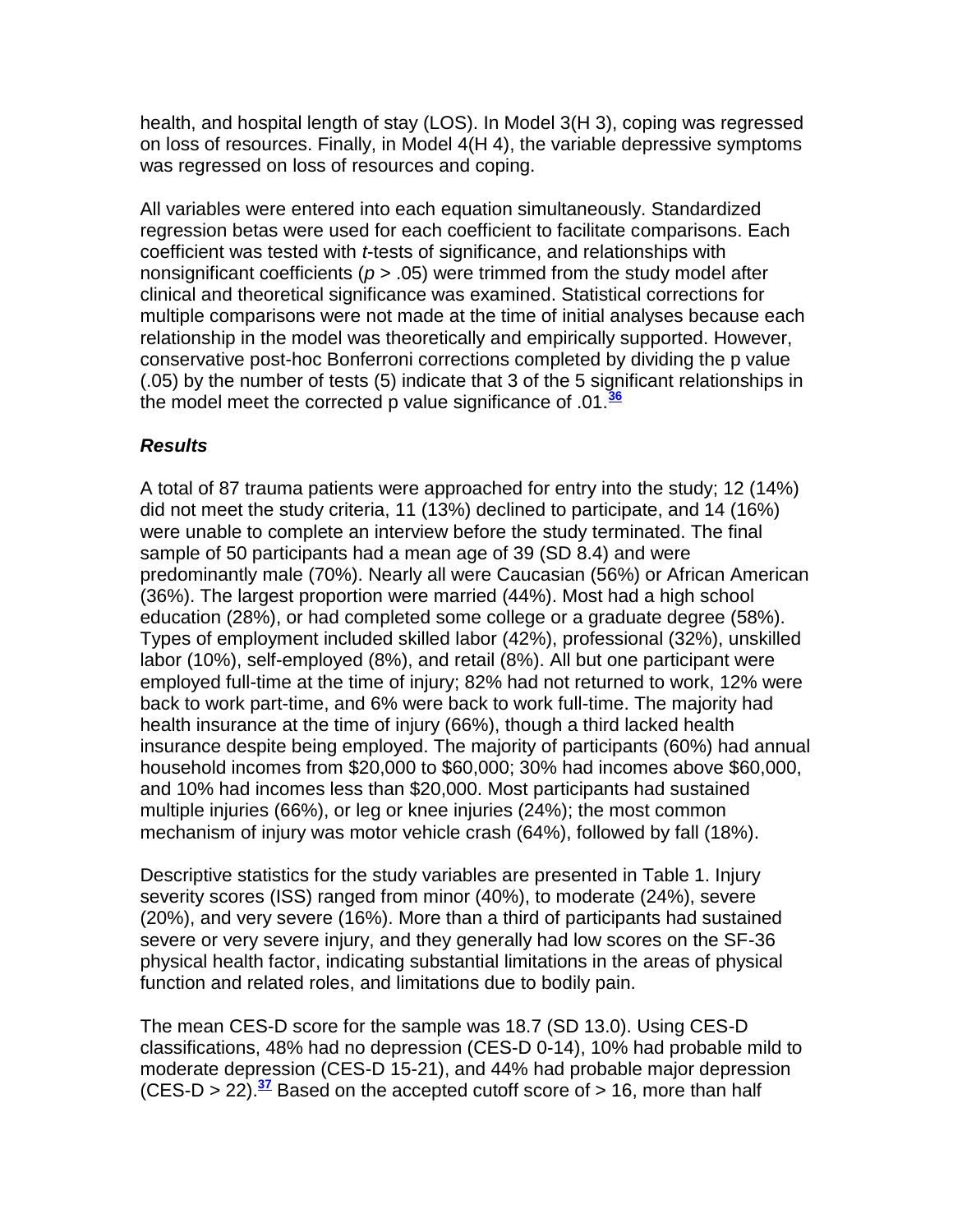(52%) of the sample had a score potentially indicating clinical depression.**[30](http://snrs.org/publications/SOJNR_articles2/n)** When participants were grouped according to CES-D scores equal to or above 16, and scores below 16, *t*-tests revealed no significant differences between the two groups in age, education, injury severity, hospital length of stay, or time since injury. However, there were significant differences in income and loss of resources. Participants with lower incomes (*p* < .05) and those with greater loss of resources (*p* < .01) had higher CES-D scores. These findings suggest that individuals with fewer financial resources and those who experienced greater resource losses were more vulnerable to depressive symptoms.

Hypothesis 1 was not supported since neither of the predicted variables influenced physical health (*F*(2, 47) = 1.97, *p* > .05). Hypothesis 2 was partially supported. Physical health and hospital length of stay, but not income, significantly predicted loss of resources  $(F(3, 46) = 9.65, p < .01)$ , accounting for 38% of the variance. Lower levels of physical health and shorter, not longer, hospital stays were associated with greater loss of resources for participants. Hypothesis 3 was not supported, as loss of resources did not significantly predict coping  $(F(1, 48) = .176, p > .05)$ . Hypothesis 4 was supported. Loss of resources and coping were significant predictors of depressive symptoms (*F*(2, 47) = 27.96, p < .01), explaining 54% of the variance in the study model. Participants who experienced greater loss of resources had higher CES-D scores, and participants with higher coping scores had lower CES-D scores. The final study model is presented in Figure 2.

Additional analyses of correlations between the SF-36 subscales and loss of resources revealed that the role-physical subscale was significantly correlated with loss of resources ( $r = -.34$ ,  $p < .05$ ). More than 80% of the sample reported losses in ability to work, stamina/endurance, and independence due to physical limitations from their injuries. These findings suggest that although the trauma patients experienced losses in a variety of areas of physical health, the loss of physical ability to perform regular daily and work activities was a primary contributor to the loss of resources.

Although income did not significantly influence the score on loss of resources, not surprisingly, it was significantly and negatively correlated with the financial factor on the loss of resources scale  $(r = -.39, p < .01)$ , indicating that higher income was associated with less loss of financial resources.

Five of the six factors of the COR-E were significantly correlated with depressive symptoms (*r* = .42 to .72, *p* < .05). The personal/attainment factor (*r* = .72) and the financial factor (*r* = .66) showed the strongest correlations with depressive symptoms and the strongest inter-subscale correlation (*r* = .69), suggesting that losses related to self-identity and goal achievement and losses related to finances and generation of income contributed substantially to participants' depressive symptoms. Participants' mean scores on the coping subscales were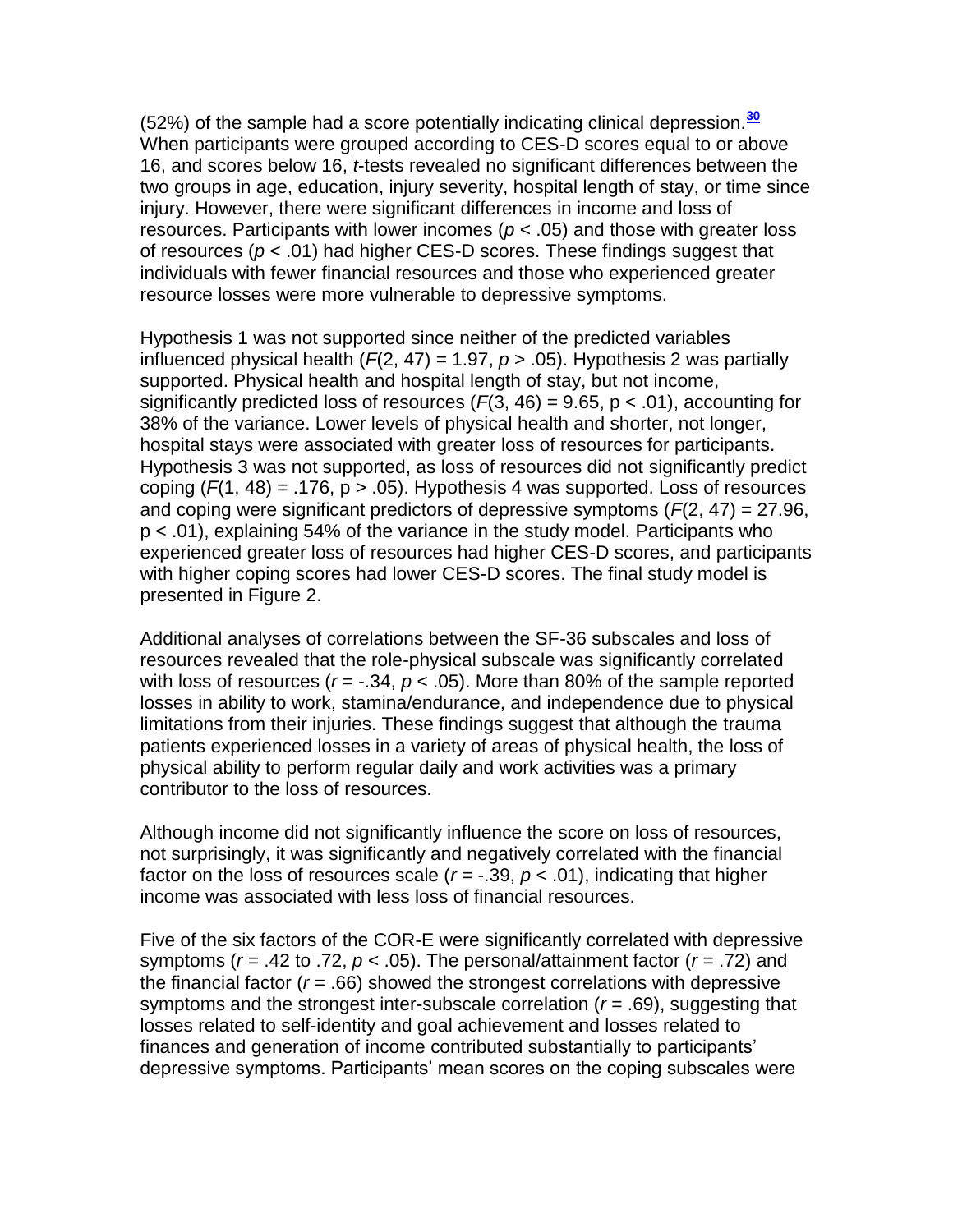highest for acceptance and positive reinterpretation; however, only acceptance coping was significantly correlated with depressive symptoms (*r* = -.38, *p* < .01).

#### *Discussion*

The COR model**[14,15](http://snrs.org/publications/SOJNR_articles2/n)** proved a useful theoretical framework for the study: The data substantiated the multiple, diverse, and cumulative losses experienced by trauma patients and the strong relationship between resource loss and depressive symptoms. In addition, the COR-E loss scale showed promise as a measure for quantifying the resource losses experienced by trauma patients.

Slightly more than half of the sample had CES-D scores of > 16, a score generally accepted as indicating possible clinical depression. This finding is consistent with the trauma literature, which suggests that a large percentage of trauma patients experience depressive symptoms at levels warranting intervention.**[6-8](http://snrs.org/publications/SOJNR_articles2/n)** The high prevalence and severity of depressive symptoms in this sample points to a need to identify depression early during recovery from injury and develop and test interventions to reduce the depressive symptoms.

Loss of resources was strongly related to depressive symptoms. Participants sustained many and varied losses of resources, but the two types of losses most relevant to depressive symptoms were personal losses related to self and goal attainment, and loss of financial resources. Losses pertaining to feelings about oneself may be particularly damaging; prior trauma research has found that low self-efficacy after injury was associated with increased risk of screening positive for a depressive or anxiety disorder.**[7](http://snrs.org/publications/SOJNR_articles2/n)**

Income and loss of resources distinguished those with CES-D scores equal to or above 16 from those with scores below 16. Thus lower socioeconomic status and loss of resources may contribute to trauma patients' vulnerability to depression during recovery from injury. This is consistent with the COR model, which notes that vulnerability to resource loss is influenced by preexisting levels of resources.**[18](http://snrs.org/publications/SOJNR_articles2/n)** Individuals with fewer financial resources are initially more vulnerable to loss of financial resources after injury, which may include loss of employment, health insurance, and/or monetary resources. These losses are likely to contribute to other resource losses and to loss of individuals' ability to financially provide for themselves and their families. Read et al.<sup>[8](http://snrs.org/publications/SOJNR_articles2/n)</sup> found that 6 months after injury, 63% of trauma patients reported financial hardships, and insurance and legal issues affecting themselves and their families. Therefore, early identification of individuals with lower socioeconomic status and early implementation of interventions to minimize financial losses are warranted.

The variable most strongly associated with loss of resources was physical health. Physical role limitations affected participants' abilities to generate income, maintain secure employment, provide for their own transportation and mobility, and participate in recreational, family, and social activities. These limitations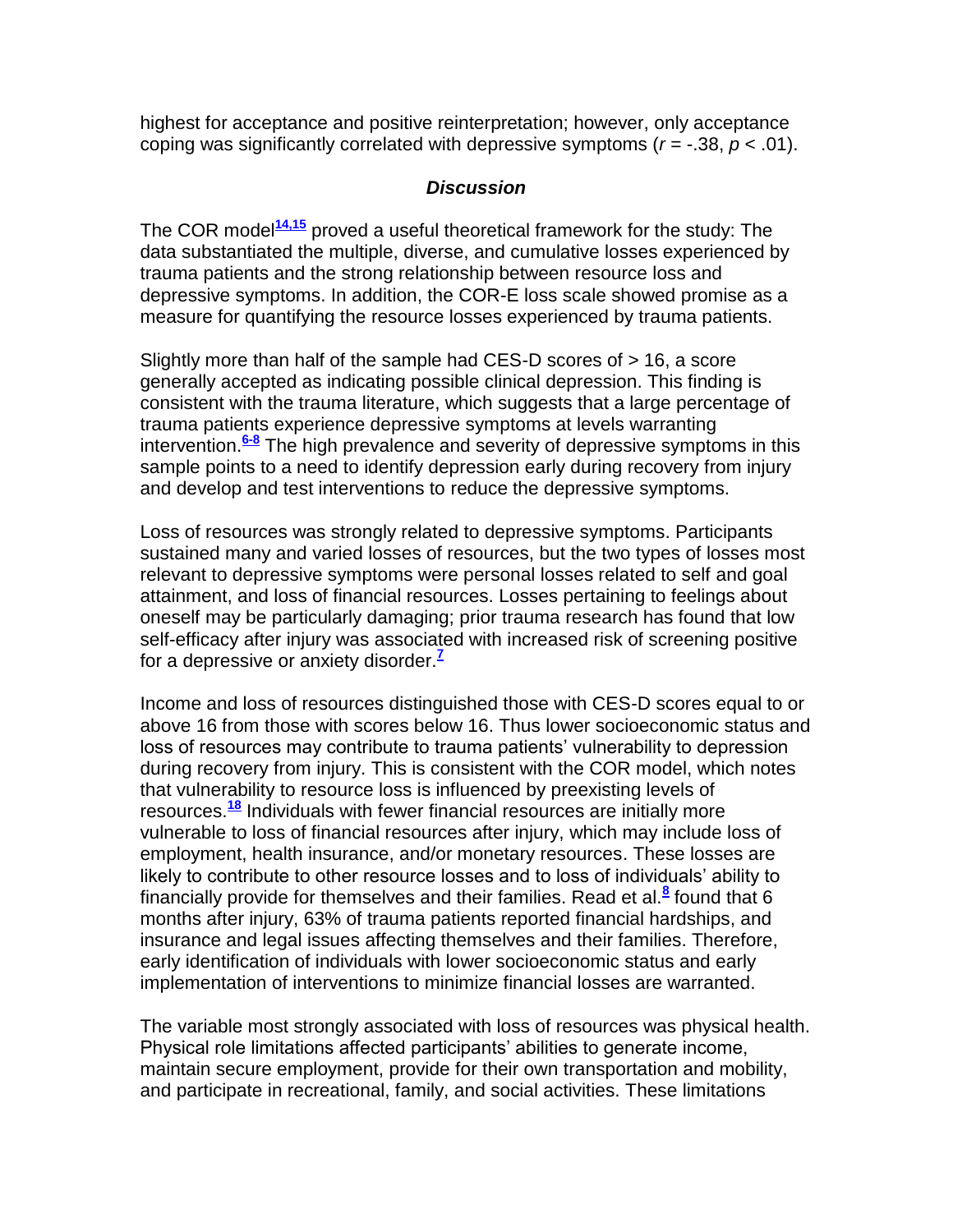contributed to participants' loss of financial resources, which then led to other resource losses. These findings are consistent with the trauma literature, which suggests that physical functional and role physical limitations are the foremost problems impeding trauma patients' return to work 1 year after injury.**[10,20](http://snrs.org/publications/SOJNR_articles2/n)** However, few studies have examined the impact of these limitations during early recovery. Implementing interventions early may be important to prevent the compounding spiral of losses that may ultimately lead to depression and other poor recovery outcomes.

Clearly, trauma patients who experience physical limitations threatening the ability to maintain employment are more vulnerable to resource loss and depressive symptoms. These patients may benefit from comprehensive medical services, including rehabilitation to improve physical function recovery and return to work, along with interventions to support them in preserving and managing existing resource stores.

The inverse relationship found between hospital length of stay and loss of resources was surprising. It may be that individuals with prolonged hospital stays experience fewer immediate losses due to support services of case managers or social workers, who aid them in garnering resources. Trauma patients who experience short hospital stays may have little time to prepare for discharge, and once home may find themselves immobile and isolated, and may not know what support services are available or be able to access them.

Discharge planning nurses and social workers are key to implementing support services in anticipation of losses during recovery. Assessments of job stability, financial resource stores, and available family and social support is important in helping trauma patients and their family members comprehend the losses they may encounter and initiate strategies to minimize loss. However, in a diagnosisrelated group health care system that emphasizes short lengths of stay, trauma patients may be discharged before such assessments are made and resources can be located. Policy changes are needed to provide for more in-hospital resources devoted to preparation of trauma patients for discharge, thus maximizing the availability of resources during early recovery, and to establish more programs to support trauma patients once home.

### *Limitations*

The study used a nonprobability, convenience sample of university medical center trauma patients, and thus the findings should be generalized to other trauma populations only with caution; however, the study sample was similar in age, race, and gender to the annual trauma population of the two study sites. The study would also have benefited from a sample large enough to test the entire model using structural equation modeling. The lack of statistical corrections for multiple comparison analyses may be a limitation of this study;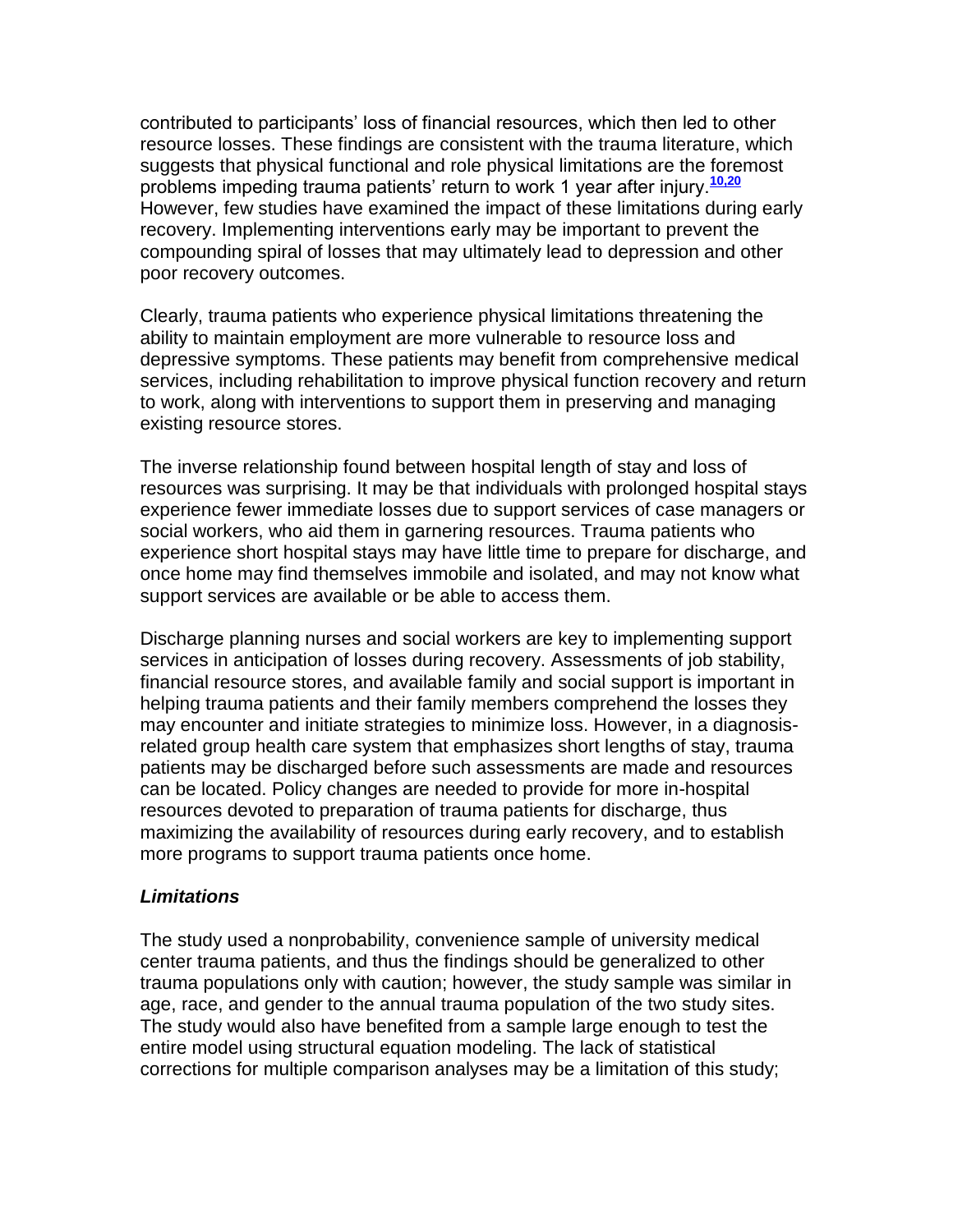therefore, the study findings should be confirmed in an independent sample of trauma patients.

The use of cross-sectional design was also a limitation of this research; however, this design was selected for several reasons. Trauma patients are a vulnerable population having recently experienced a serious physical injury often resulting in functional limitations, pain, and related mobility and transportation difficulties; therefore, subject burden was a primary consideration. Second, this initial study would provide foundational data for future research on interventions to prevent and manage loss and improve outcomes during recovery from traumatic injury. Lastly, a focus on early recovery was desired; therefore, participants were interviewed once in the rehabilitation period after acute injury, but while still recovering at home. It is during this phase of recovery that losses are prevalent and relevant.

The study model presented a unidirectional relationship between loss of resources and depressive symptoms. Although it is logical to think that many losses experienced were a result of participants' injuries (e.g., loss of employment related to injury) and were not due to depression, it is possible that depressive symptoms may have precipitated or compounded resource loss, especially personal losses, such as loss of pride or feelings of personal value. Future longitudinal research can build on these findings to clarify the complex relationship between loss of resources and depression after injury, and advance the science regarding the recovery trajectory of trauma patients.

### *Conclusions*

Research should explore the types of financial resources lost by trauma patients, the availability of financial support for these patients, and the knowledge and skills needed to use these resources. Understanding of these issues will provide a foundation for the development and testing of interventions to aid trauma patients in recognizing vulnerability to cumulative resource loss, minimizing additional loss, preserving current resource stores, and gaining resources.

A multidisciplinary approach is needed to help trauma patients manage the physical, social, financial, and emotional problems they may encounter during recovery. Strategies could include discharge planning that addresses the losses that may occur during recovery, interventions focused on depression, and the support services of social workers, case managers, financial advisors, and rehabilitation programs to improve outcomes. Nurses are well positioned to lead these efforts to aid trauma patients in recognizing their vulnerability to loss, help them prevent resource loss, and diminish the consequences of loss, including depressive symptoms that may impede their successful recovery.

### **Figure 1. Study model of depressive symptoms after traumatic injury.**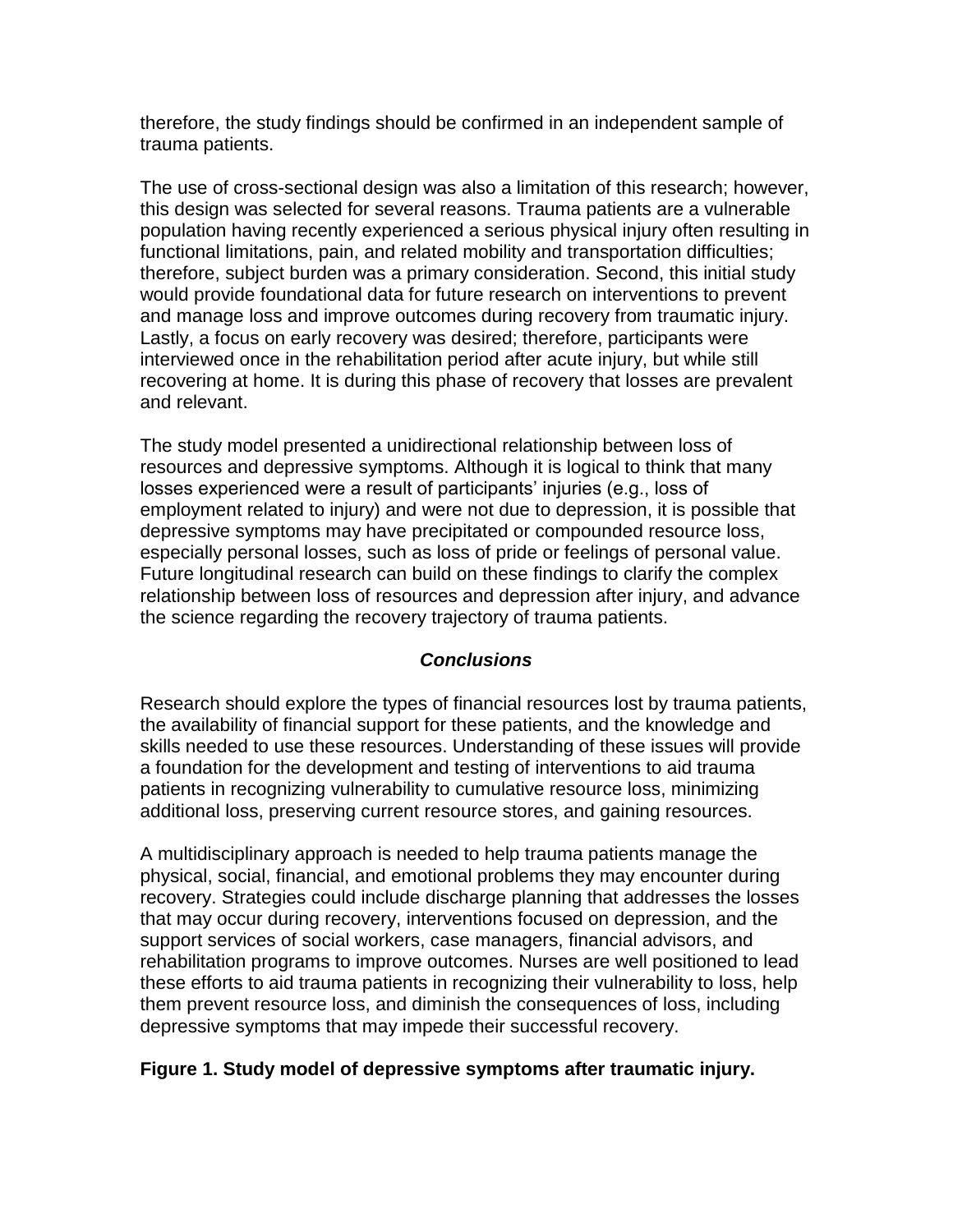

## **Table 1. Means, Standard Deviations, Ranges, and Possible Ranges for the Study Model Variables**

| Variable (Scale)               | <b>Mean</b> | <b>Standard</b><br><b>Deviation</b> | Range     | <b>Possible</b><br>Range |
|--------------------------------|-------------|-------------------------------------|-----------|--------------------------|
| Injury severity (ISS)          | 14.6        | 9.5                                 | $4 - 41$  | $0 - 75$                 |
| Time since injury (weeks)      | 9.3         | 3.9                                 | $4 - 19$  |                          |
| Physical health (SF-36)        | 45.6        | 7.7                                 | $31 - 65$ | $21 - 87$                |
| Hospital length of stay (days) | 9.7         | 9.1                                 | $1 - 46$  |                          |
| Loss of resources (COR-E)      | 144.1       | 44.6                                | 75-236    | $0 - 370$                |
| Coping (COPE)                  | 66.5        | 12.2                                | 32-87     | 24-96                    |
| Depressive symptoms (CES-D)    | 18.7        | 13.0                                | $0 - 56$  | $0 - 60$                 |

|  |  |  |  | Figure 2. Final reduced study model with standardized coefficients. |  |
|--|--|--|--|---------------------------------------------------------------------|--|
|  |  |  |  |                                                                     |  |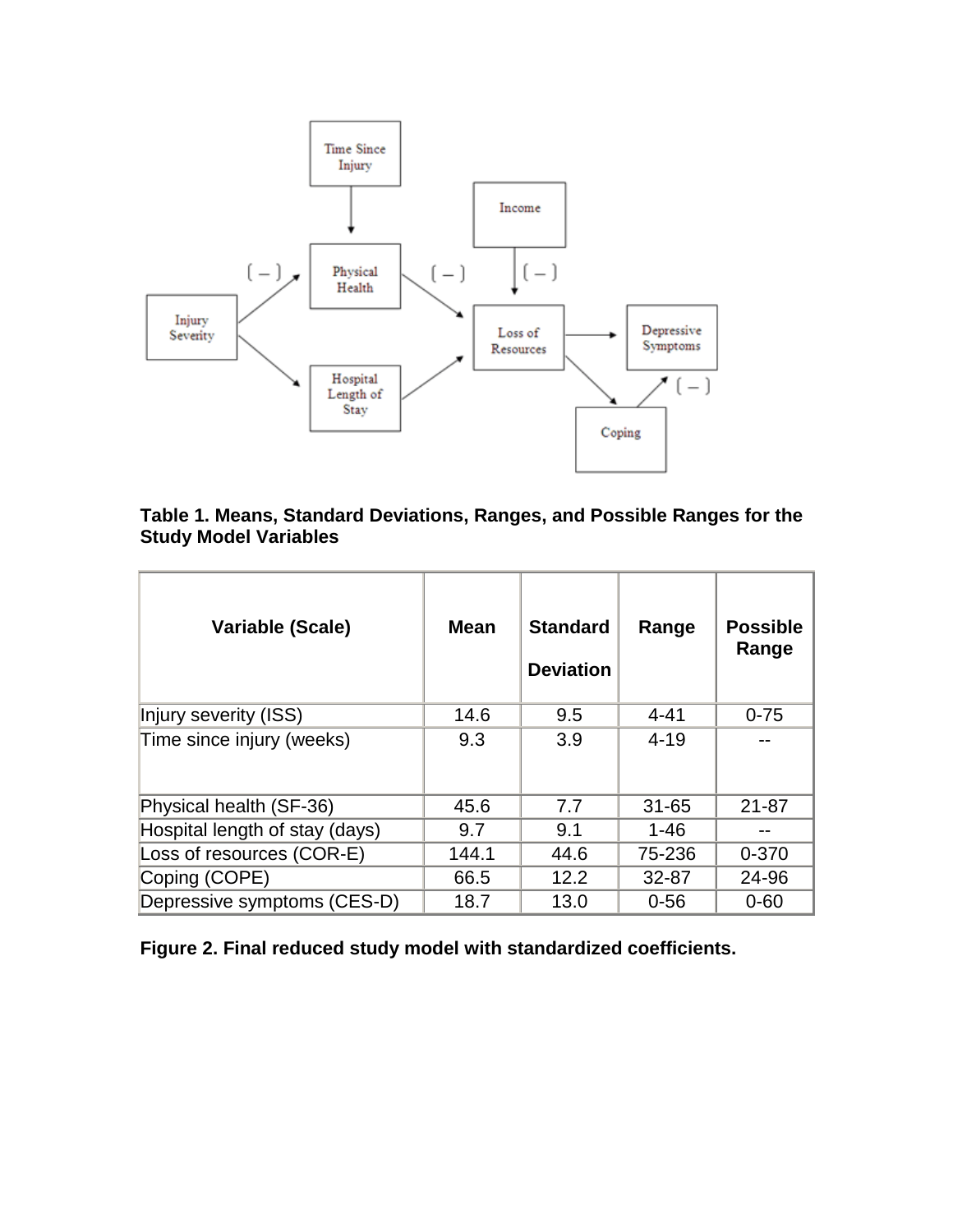

Note,  $* p < .05$ ;  $** p < .01$ 

#### **References**

1. World Health Organization. (2008). *10 Facts on Injury and Violence.*  Retrieved: June 21, 2008,

http://www.who.int/features/factfiles/injuries/facts/en/index.html.

- 2. National Safety Council. (2006). *Injury Facts, 2006 Edition*. Itasca, IL: Author.
- 3. Cox, H., Turner, D., & Penney, W. (2002). Narratives of recovery from traumatic injury: Issues in the nursing care of patients in rehabilitation. *Journal of the Australasian Rehabilitation Nurses' Association, 5*(3), 8-15.
- 4. Halcomb, E., Daly, J., Davidson, P., Elliott, D., & Griffiths, R. (2005). Life beyond severe traumatic injury: An integrative review of the literature. *Australian Critical Care, 18*(1), 17-24.
- 5. Richmond, T. S., Thompson, H. J., Deatrick, J. A., & Kauder, D. R. (2000). Journey towards recovery following physical trauma. *Journal of Advanced Nursing, 32,* 1341-1347.
- 6. Cordova, M. J., Walser, R., Neff, J., & Ruzek, J. I. (2005). Predictors of emotional adjustment following traumatic injury: Personal, social, and material resources. *Prehospital and Disaster Medicine, 20,* 7-13.
- 7. McCarthy, M. L., MacKenzie, E. J., Edwin, D., Bosse, M. J., Castillo, R. C., Starr, A., & the LEAP study group. (2003). Psychological distress associated with severe lower-limb injury. *Journal of Bone and Joint Surgery, 85,* 1689-1697.
- 8. Read, K. M., Kufera, J. A., Dischinger, P. C., Kerns, T. J., Ho, S. M., Burgess, A. R., & Burch, C. A. (2004). Life-altering outcomes after lower extremity injury sustained in motor vehicle crashes. *The Journal of Trauma: Injury, Infection, and Critical Care, 57,* 815-823.
- 9. Holbrook, T. L., Anderson, J. P., Sieber, W. J., Browner, D., & Hoyt, D. B. (1999). Outcome after major trauma: 12-month and 18-month follow-up results from the Trauma Recovery Project. *The Journal of Trauma: Injury, Infection, and Critical Care, 46,* 765-773.
- 10.Michaels, A.J., Michaels, C.E., Smith, J.S., Moon, C.H., Peterson, C. & Long, W.B. (2000). Outcome from injury: General health, work status, and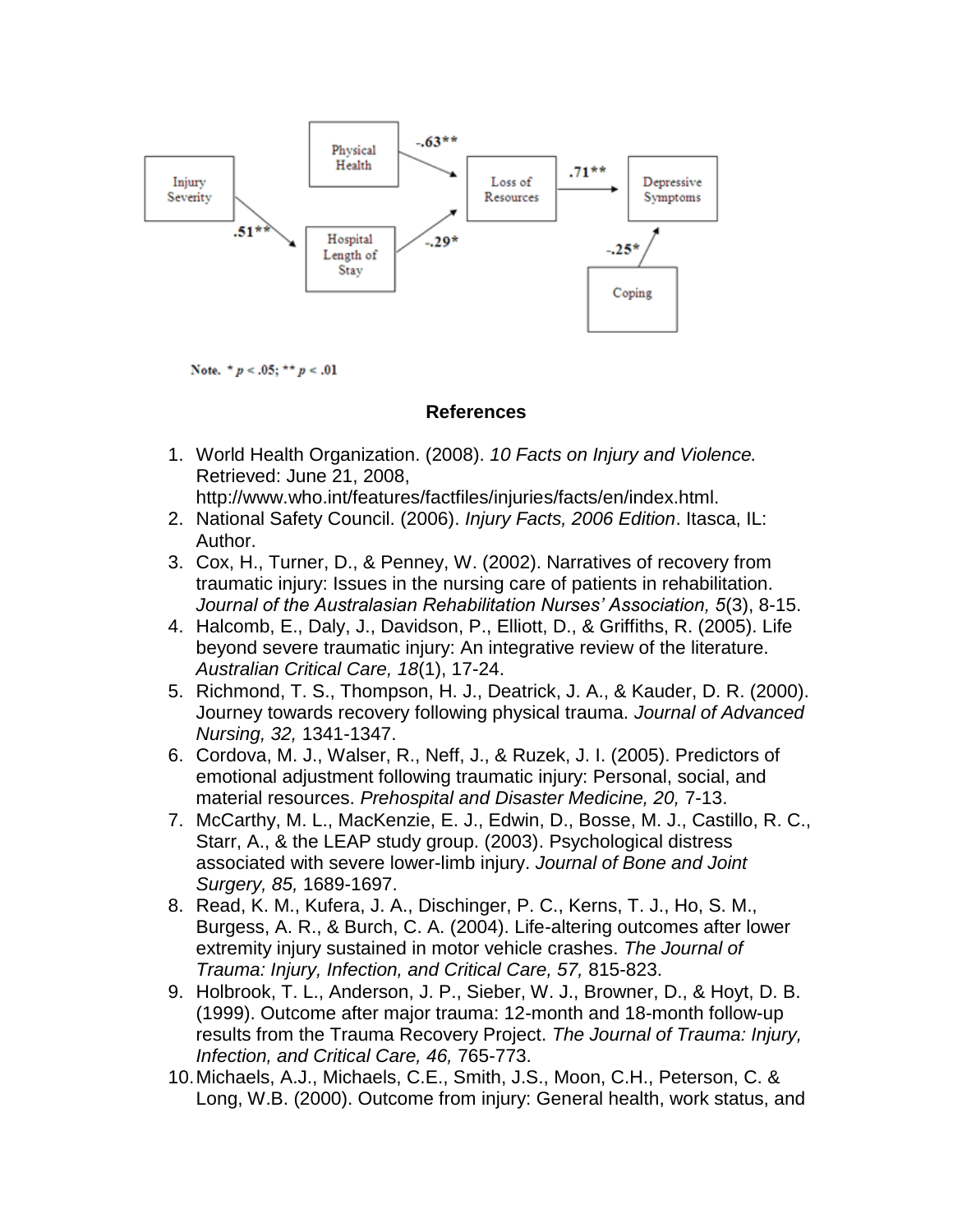satisfaction 12 months after trauma. *The Journal of Trauma: Injury, Infection, and Critical Care, 48,* 841-850.

- 11.Kiely, J. M., Brasel, K. J., Weidner, K. L., Guse, C. E., & Weigelt, J. A. (2006). Predicting quality of life six months after traumatic injury. *Journal of Trauma: Injury, Infection, and CriticalCare, 61,* 791-798.
- 12.Michaels, A. J., Madey, S. M., Krieg, J. C., & Long, W. B. (2001). Traditional injury scoring underestimates the relative consequences of orthopedic injury. *The Journal of Trauma: Injury, Infection, and Critical Care, 50,* 389-396.
- 13.Gustafsson, M., Persson, L. O., & Amilon, A. (2000). A qualitative study of stress factors in the early stage of acute traumatic hand injury. *Journal of Advanced Nursing, 32,* 1333-1340.
- 14.Hobfoll, S. (1988). *The ecology of stress.* New York: Hemisphere Publishing Corporation.
- 15.Hobfoll, S. (1989). Conservation of resources: A new attempt at conceptualizing stress. American Psychologist, 44, 513-524.
- 16.Fern, K. T., Smith, J. T., Zee, B., Lee, A., Borschneck, D., & Pichora, D. R. (1998). Trauma patients with multiple extremity injuries: Resource utilization and long-term outcome in relation to injury severity scores. *The Journal of Trauma: Injury, Infection, and Critical Care, 45,* 489-494.
- 17.Holbrook, T. L., Anderson, J. P., Sieber, W. J., Browner, D., & Hoyt, D. B. (1998). Outcome after major trauma: Discharge and 6-month follow-up results from the Trauma Recovery Project. *The Journal of Trauma: Injury, Infection, and Critical Care, 45,* 315- 324.
- 18.Hobfoll, S., (2001). The influence of culture, community, and the nestedself in the stress process: Advancing conservation of resources theory. *Applied Psychology: An International Review, 50,* 337-421.
- 19.Herbert, J. S., & Ashworth, N. L. (2006). Predictors of return to work following traumatic work-related lower extremity amputation. *Disability and Rehabilitation, 28,* 613-618.
- 20.MacKenzie, E. J., Morris, J. A., Jurkovich, G. J., Yasui, Y., Cushing, B. M., Burgess, A. R., et al. (1998). Return to work following injury: The role of economic, social, and job- related factors. *American Journal of Public Health, 88,* 1630-1637.
- 21.Hobfoll, S., Freedy, J. R., Green, B. L., & Solomon, S. D. (1996). Coping in reaction to extreme stress: The roles of resource loss and resource availability (pp. 322-349). In M. Zeidner and N. S. Endler (Eds.), *Handbook of coping: Theory, research, applications.* New York: John Wiley and Sons, Inc.
- 22.Baker, S. P., O'Neill, B., Haddon, W., & Long, W. B. (1974). The Injury Severity Score: A method for describing patients with multiple injuries and evaluating emergency care. *The Journal of Trauma: Injury, Infection, and Critical Care, 14,* 187-196.
- 23.American College of Surgeons. (2005). *National trauma data bank report 2005.* Chicago, IL: Author.